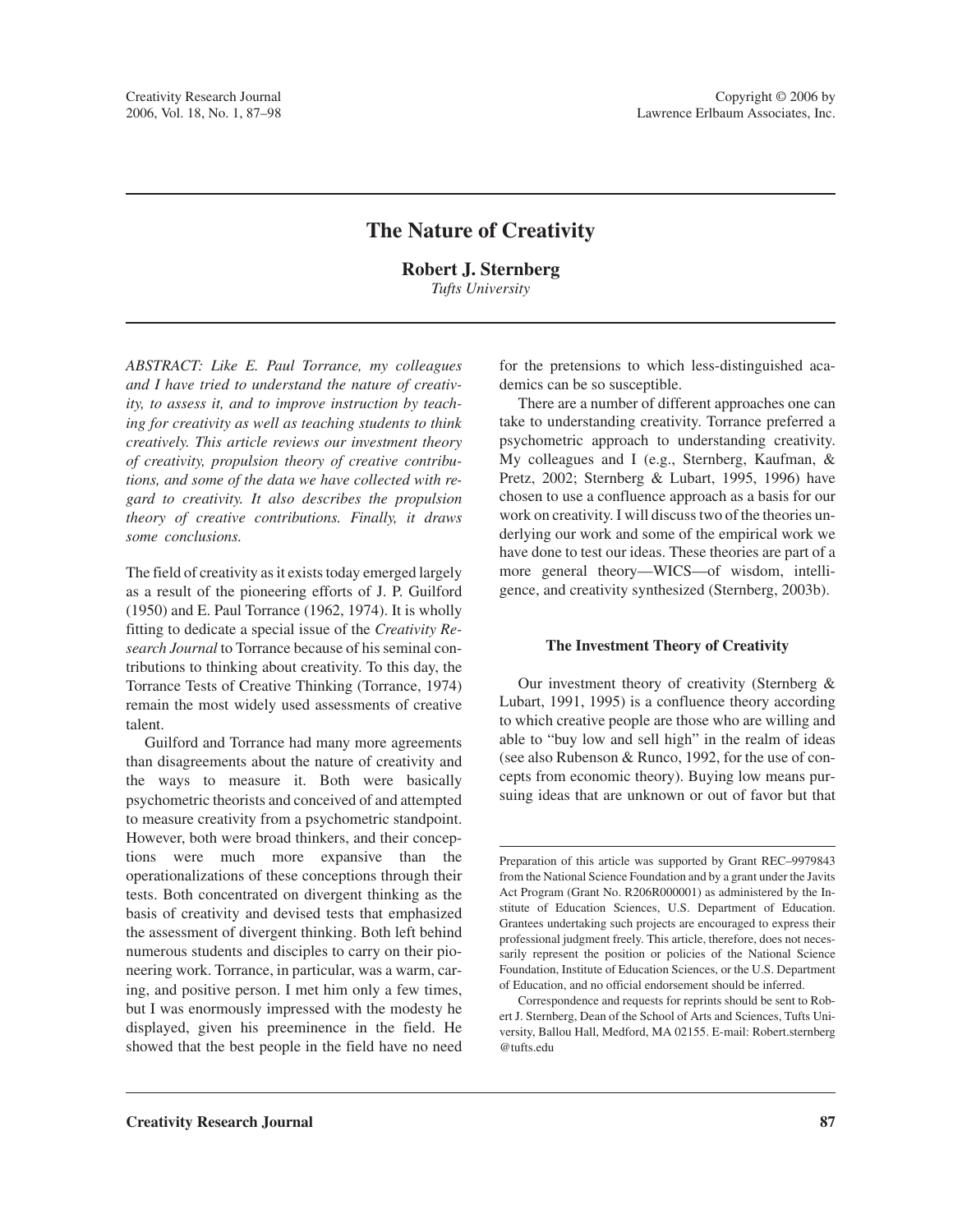have growth potential. Often, when these ideas are first presented, they encounter resistance. The creative individual persists in the face of this resistance and eventually sells high, moving on to the next new or unpopular idea.

#### **Aspects of the Investment Theory**

According to the investment theory, creativity requires a confluence of six distinct but interrelated resources: intellectual abilities, knowledge, styles of thinking, personality, motivation, and environment. Although levels of these resources are sources of individual differences, often the decision to use a resource is a more important source of individual differences. In the following sections, I discuss the resources and the role of decision making in each.

**Intellectual skills.** Three intellectual skills are particularly important (Sternberg, 1985): (a) the synthetic skill to see problems in new ways and to escape the bounds of conventional thinking, (b) the analytic skill to recognize which of one's ideas are worth pursuing and which are not, and (c) the practical–contextual skill to know how to persuade others of—to sell other people on—the value of one's ideas. The confluence of these three skills is also important. Analytic skills used in the absence of the other two skills results in powerful critical, but not creative, thinking. Synthetic skill used in the absence of the other two skills results in new ideas that are not subjected to the scrutiny required to improve them and make them work. Practical–contextual skill in the absence of the other two skills may result in societal acceptance of ideas not because the ideas are good, but rather, because the ideas have been well and powerfully presented.

We tested the role of creative intelligence in creativity in several studies. In one study, we presented 80 people with novel kinds of reasoning problems that had a single best answer. For example, they might be told that some objects are green and others blue; but still other objects might be grue, meaning green until the year 2000 and blue thereafter, or bleen, meaning blue until the year 2000 and green thereafter. Or they might be told of four kinds of people on the planet Kyron—blens, who are born young and die young; kwefs, who are born old and die old; balts, who are born young and die old; and prosses, who are born old and die young (Sternberg, 1982; Tetewsky & Sternberg, 1986). Their task was to predict future states from past states, given incomplete information. In another set of studies, 60 people were given more conventional kinds of inductive reasoning problems, such as analogies, series completions, and classifications, but were told to solve them. However, the problems had premises preceding them that were either conventional (dancers wear shoes) or novel (dancers eat shoes). The participants had to solve the problems as though the counterfactuals were true (Sternberg & Gastel, 1989a, 1989b).

In these studies, we found that correlations with conventional kinds of tests depended on how novel or nonentrenched the conventional tests were. The more novel the items, the higher the correlations of our tests with scores on successively more novel conventional tests. Thus, the components isolated for relatively novel items would tend to correlate more highly with more unusual tests of fluid abilities (e.g., that of Cattell & Cattell, 1973) than with tests of crystallized abilities. We also found that when response times on the relatively novel problems were componentially analyzed, some components better measured the creative aspect of intelligence than did others. For example, in the "grue–bleen" task mentioned earlier, the information-processing component requiring people to switch from conventional green–blue thinking to grue–bleen thinking and then back to green–blue thinking again was a particularly good measure of the ability to cope with novelty.

In another study, we looked at predictions for everyday kinds of situations, such as when milk will spoil (Sternberg & Kalmar, 1997). In this study, we looked at both predictions and postdictions (hypotheses about the past where information about the past is unknown) and found that postdictions took longer to make than did predictions. Novel predictions and postdictions are more challenging and time-consuming than simpler ones.

Creativity and simply thinking in novel ways are facilitated when people are willing to put in up-front time to think in new ways. We found that better thinkers tend to spend relatively more time than do poorer reasoners in global, up-front metacomponential planning when they solve difficult, novel-reasoning problems. Poorer reasoners, conversely, tend to spend relatively more time in local planning (Sternberg, 1981). Presumably, the better thinkers recognize that it is better to invest more time up front so as to be able to process a problem more efficiently later on.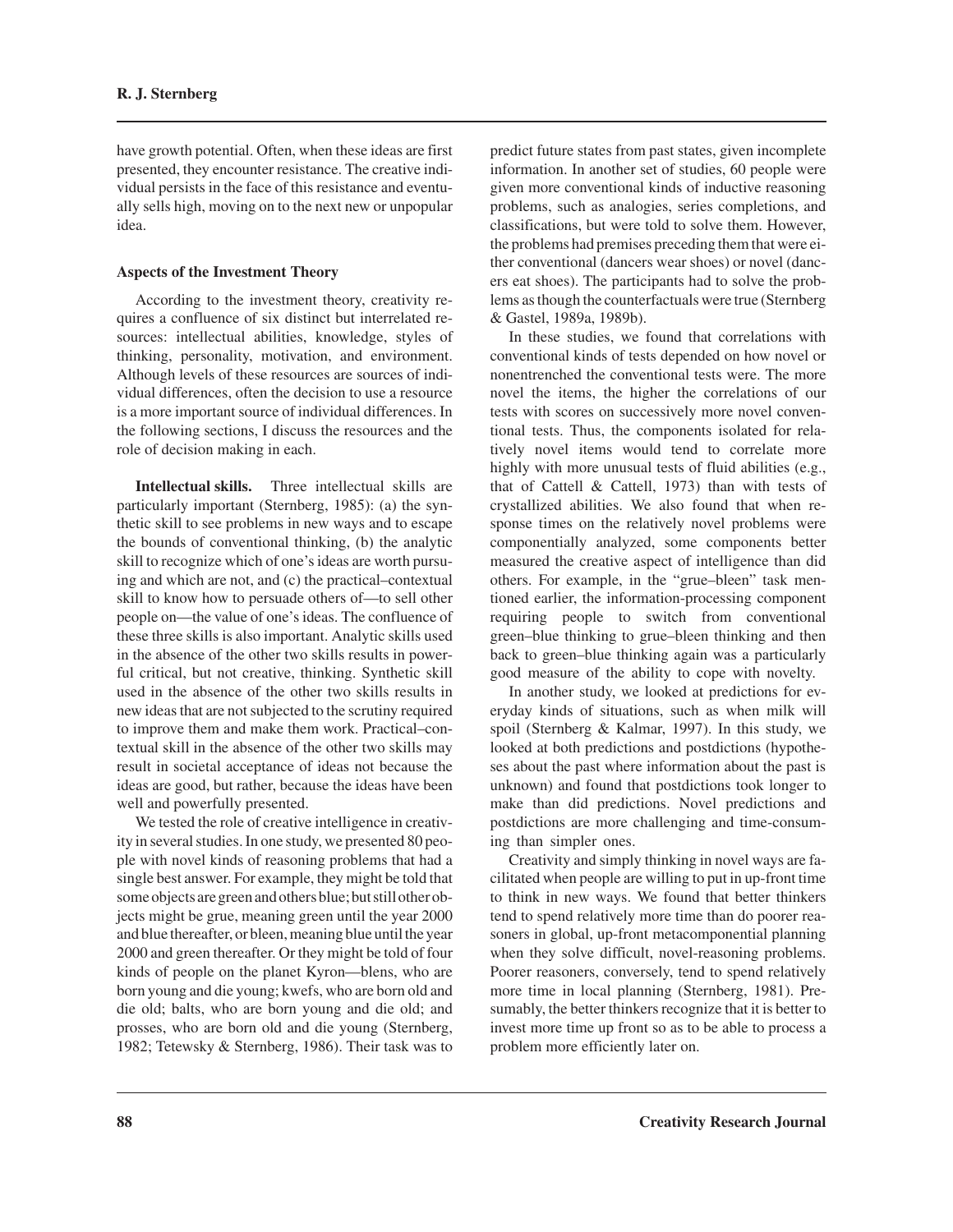**Knowledge.** On the one hand, one needs to know enough about a field to move it forward. One cannot move beyond where a field is if one does not know where it is. On the other hand, knowledge about a field can result in a closed and entrenched perspective, resulting in a person's not moving beyond the way in which he or she has seen problems in the past. Knowledge thus can help, or it can hinder creativity.

In a study of expert and novice bridge players, for example (Frensch & Sternberg, 1989), we found that experts outperformed novices under regular circumstances. When a superficial change was made in the surface structure of the game, the experts and novices were both hurt slightly in their playing, but they quickly recovered. When a profound, deep-structural change was made in the structure of the game, the experts initially were hurt more than the novices, but the experts later recovered. The reason, presumably, is that experts make more and deeper use of the existing structure and hence have to reformulate their thinking more than novices do when there is a deep-structural change in the rules of the game. Thus, one needs to decide to use one's past knowledge.

**Thinking styles.** Thinking styles are preferred ways of using one's skills. In essence, they are *decisions* about how to deploy the skills available to a person. With regard to thinking styles, a legislative style is particularly important for creativity (Sternberg, 1988, 1997a), that is, a preference for thinking and a decision to think in new ways. This preference needs to be distinguished from the ability to think creatively: Someone may like to think along new lines, but not think well, or vice versa. It also helps to become a major creative thinker, if one is able to think globally as well as locally, distinguishing the forest from the trees and thereby recognizing which questions are important and which ones are not.

In our research (Sternberg, 1997b; Sternberg & Grigorenko, 1995), we found that legislative people tend to be better students than less legislative people, if the schools in which they study value creativity. If the schools do not value or devalue creativity, they tend to be worse students. Students also were found to receive higher grades from teachers whose own styles of thinking matched their own.

Personality. Numerous research investigations (summarized in Lubart, 1994, and Sternberg & Lubart,

1991, 1995) have supported the importance of certain personality attributes for creative functioning. These attributes include, but are not limited to, willingness to overcome obstacles, willingness to take sensible risks, willingness to tolerate ambiguity, and self-efficacy. In particular, buying low and selling high typically means defying the crowd, so that one has to be willing to stand up to conventions if one wants to think and act in creative ways (Sternberg, 2003a; Sternberg & Lubart, 1995). Often creative people seek opposition; that is, they decide to think in ways that countervail how others think. Note that none of the attributes of creative thinking is fixed. One can *decide* to overcome obstacles, take sensible risks, and so forth.

In one study (Lubart & Sternberg, 1995), we found that greater risk-taking propensity was associated with creativity for artwork but not for essays. When we investigated why this was so, we found that some evaluators tended to mark down essays that took unpopular positions. We learned, therefore, that one of the risks people face when they are creative, even in an experiment on risk taking, is that the evaluators will not appreciate the risks if they go against their own beliefs!

**Motivation.** Intrinsic, task-focused motivation is also essential to creativity. The research of Amabile (1983) and others has shown the importance of such motivation for creative work and has suggested that people rarely do truly creative work in an area unless they really love what they are doing and focus on the work rather than the potential rewards. Motivation is not something inherent in a person: One *decides* to be motivated by one thing or another. Often, people who need to work in a certain area that does not particularly interest them will decide that, given the need to work in that area, they had better find a way to make it interest them. They will then look for some angle on the work they need to do that makes this work appeal to rather than bore them.

**Environment.** Finally, one needs an environment that is supportive and rewarding of creative ideas. One could have all of the internal resources needed to think creatively, but without some environmental support (such as a forum for proposing those ideas), the creativity that a person has within him or her might never be displayed.

Environments typically are not fully supportive of the use of one's creativity. The obstacles in a given en-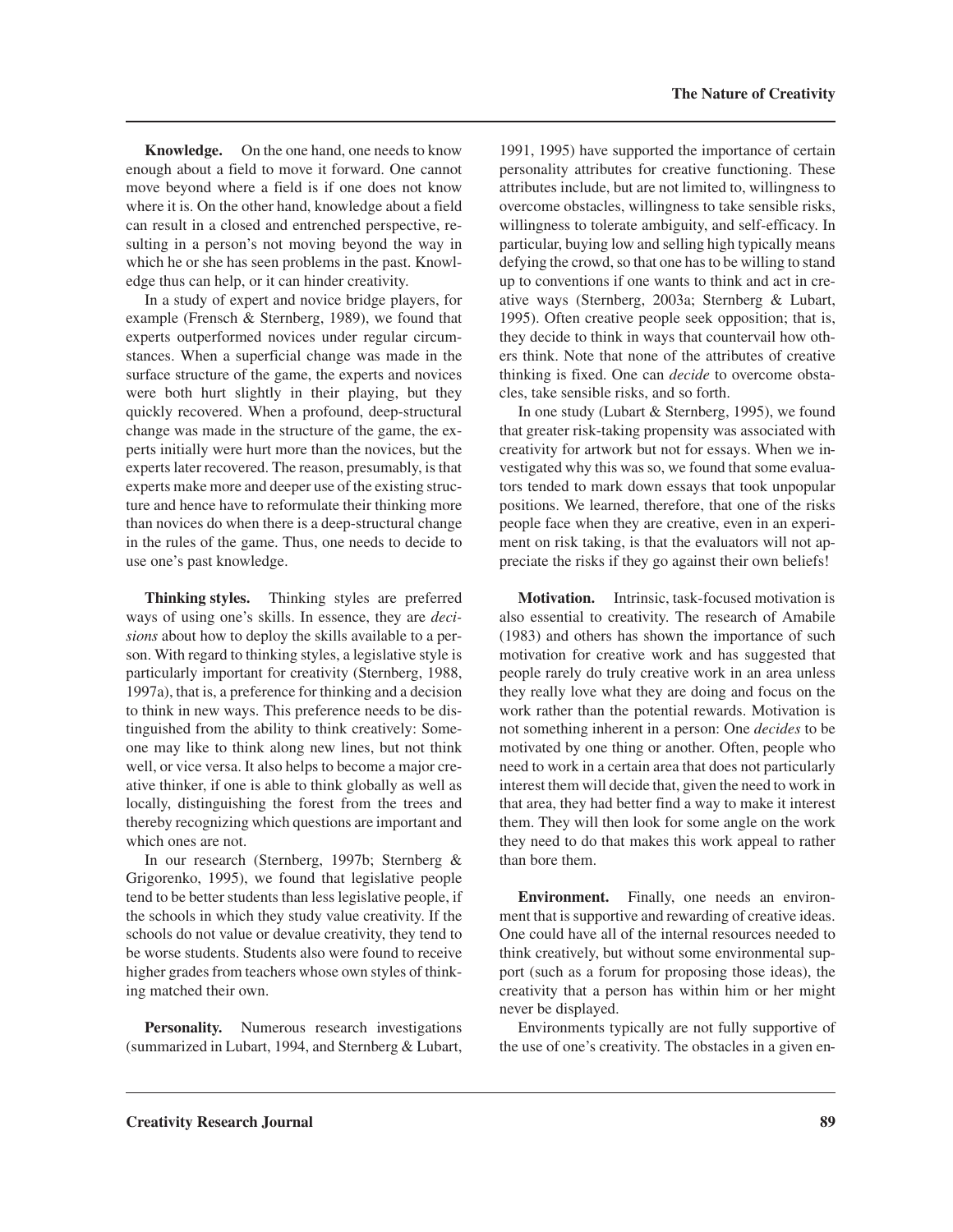vironment may be minor, as when an individual receives negative feedback on his or her creative thinking, or major, as when one's well-being or even life are threatened if one thinks in a manner that defies convention. The individual therefore must *decide* how to respond in the face of the nearly omnipresent environmental challenges that exist. Some people let unfavorable forces in the environment block their creative output; others do not.

Part of the environment is determined by who is doing the evaluating. In our studies (Lubart & Sternberg, 1995), we had creative products of people of different ages rated for their creativity by raters of different age cohorts. We found informal evidence of cohort matching—that is, raters tended to rate as more creative products of creators of roughly their own age cohort. For example, people will often tend to prefer the popular music of the generation in which they grew up as early adolescents more than the popular music of the generation in which their parents or children grew up. Thus, part of what may determine growth patterns of creativity (Simonton, 1994) is in changing criteria for evaluations of creativity on the part of raters.

**Confluence.** Concerning the confluence of these six components, creativity is hypothesized to involve more than a simple sum of a person's level on each component. First, there may be thresholds for some components (e.g., knowledge) below which creativity is not possible regardless of the levels on other components. Second, partial compensation may occur in which a strength on one component (e.g., motivation) counteracts a weakness on another component (e.g., environment). Third, interactions may occur between components, such as intelligence and motivation, in which high levels on both components could multiplicatively enhance creativity.

Creative ideas are both novel and valuable. However, they are often rejected when the creative innovator stands up to vested interests and defies the crowd (cf. Csikszentmihalyi, 1988). The crowd does not maliciously or willfully reject creative notions. Rather, it does not realize, and often does not want to realize, that the proposed idea represents a valid and advanced way of thinking. Society often perceives opposition to the status quo as annoying, offensive, and reason enough to ignore innovative ideas.

Evidence abounds that creative ideas are often rejected (Sternberg & Lubart, 1995). Initial reviews of major works of literature and art are often negative. Toni Morrison's *Tar Baby* received negative reviews when it was first published, as did Sylvia Plath's *The Bell Jar*. The first exhibition in Munich of the work of Norwegian painter Edvard Munch opened and closed the same day because of the strong negative response from the critics. Some of the greatest scientific articles have been rejected not just by one but by several journals before being published. For example, John Garcia, a distinguished biopsychologist, was immediately denounced when he first proposed that a form of learning called classical conditioning could be produced in a single trial of learning (Garcia & Koelling, 1966).

From the investment view, then, the creative person buys low by presenting an idea that initially is not valued and then attempting to convince other people of its value. After convincing others that the idea is valuable, which increases the perceived value of the investment, the creative person sells high by leaving the idea to others and moving on to another idea. People typically want others to love their ideas, but immediate universal applause for an idea often indicates that it is not particularly creative.

#### **The Role of Decision Making**

Creativity, according to the investment theory, is in large part a decision. The view of creativity as a decision suggests that creativity can be developed. Simply requesting that students be more creative can render them more creative if they believe that the decision to be creative will be rewarded rather than punished (O'Hara & Sternberg, 2000–2001).

To be creative one must first *decide* to generate new ideas, analyze these ideas, and sell the ideas to others. In other words, a person may have synthetic, analytical, or practical skills but not apply them to problems that potentially involve creativity. For example, one may decide (a) to follow other people's ideas rather than synthesize one's own, (b) not to subject one's ideas to a careful evaluation, or (c) to expect other people to listen to one's ideas and therefore decide not to try to persuade other people of the value of these ideas. The skill is not enough: One first needs to make the decision to use the skill.

For example, ability to switch between conventional and unconventional modes of thinking is important to creativity. One aspect of switching between conventional and unconventional thinking is the decision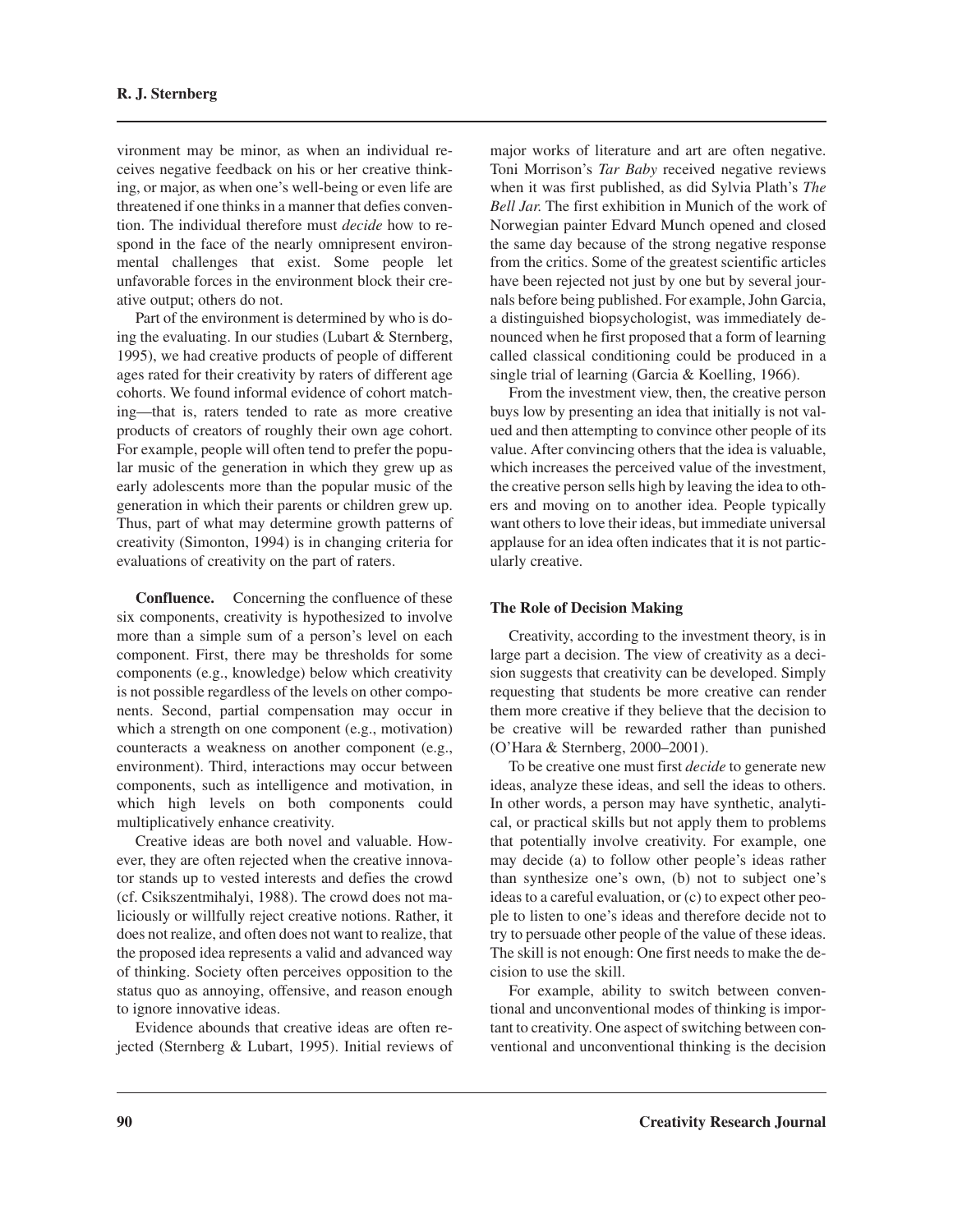that one is willing and able to think in unconventional ways—that one is willing to accept thinking in terms different from those to which one is accustomed and with which one feels comfortable. People show reliable individual differences in willingness to do so (Dweck, 1999). Some people (what Dweck calls "entity theorists") prefer to operate primarily or even exclusively in domains that are relatively familiar to them. Other people (what Dweck calls "incremental theorists") seek out new challenges and new conceptual domains within which to work. I have proposed a number of different decisions by which one can develop one's own creativity as a decision (Sternberg, 2001): (a) redefine problems, (b) question and analyze assumptions, (c) do not assume that creative ideas sell themselves: sell them, (d) encourage the generation of ideas, (e) recognize that knowledge can both help and hinder creativity, (f) identify and surmount obstacles, (g) take sensible risks, (h) tolerate ambiguity, (i) believe in oneself (self-efficacy), (j) find what one loves to do, (k) delay gratification, (l) role-model creativity, (m) cross-fertilize ideas, (n) reward creativity, (o) allow mistakes, (p) encourage collaboration, (q) see things from others' points of view, (r) take responsibility for successes and failures, (s) maximize person–environment fit, (t) continue to allow intellectual growth.

### **Evidence Regarding the Investment Theory**

**Assessment.** Research within the investment framework has yielded support for this model (Lubart & Sternberg, 1995). This research has used tasks such as (a) writing short stories using unusual titles (e.g., the octopus' sneakers), (b) drawing pictures with unusual themes (e.g., the earth from an insect's point of view), (c) devising creative advertisements for boring products (e.g., cufflinks), and (d) solving unusual scientific problems (e.g., how could we tell if someone had been on the moon within the past month?). Our measures have the same goal as Torrance's do, but we attempt to use tasks that are more oriented toward what people do in school and in the real world when they think creatively. This research showed creative performance to be moderately domain specific and to be predicted by a combination of certain resources, as described as follows. The exact blend of resources and the success with which these resources are blended may vary from one culture to another. For example, Niu and Sternberg (2001) found that both

American and Chinese evaluators rated two distinct artistic products (collages and science fiction characters) of American college students to be more creative than products of Chinese college students roughly matched for conventional intelligence (Niu & Sternberg, 2001). This finding held up regardless of whether the raters were American or Chinese.

One concern we have is whether creative skills can be measured in a way that is distinct from the way *g*-based analytical skills are measured, as well as the practical skills that, together with the analytical and creative ones, combine into my theory of successful intelligence.

In one study (Sternberg, Grigorenko, Ferrari, & Clinkenbeard, 1999), we used the so-called Sternberg Triarchic Abilities Test (STAT; Sternberg, 1993) to investigate the relations among the three abilities. Three hundred twenty-six high school students, primarily from diverse parts of the United States, took the test, which consisted of 12 subtests in all. There were four subtests, each measuring analytical, creative, and practical abilities. For each type of ability, there were three multiple-choice tests and one essay test. The multiple-choice tests, in turn, involved, respectively, verbal, quantitative, and figural content. Consider the content of each test:

1. Analytical–Verbal: Figuring out meanings of neologisms (artificial words) from natural contexts. Students see a novel word embedded in a paragraph and have to infer its meaning from the context.

2. Analytical–Quantitative: Number series. Students have to say what number should come next in a series of numbers.

3. Analytical–Figural: Matrices. Students see a figural matrix with the lower right entry missing. They have to say which of the options fits into the missing space.

4. Practical–Verbal: Everyday reasoning. Students are presented with a set of everyday problems in the life of an adolescent and have to select the option that best solves each problem.

5. Practical–Quantitative: Everyday math. Students are presented with scenarios requiring the use of math in everyday life (e.g., buying tickets for a ballgame) and have to solve math problems based on the scenarios.

6. Practical–Figural: Route planning. Students are presented with a map of an area (e.g., an entertainment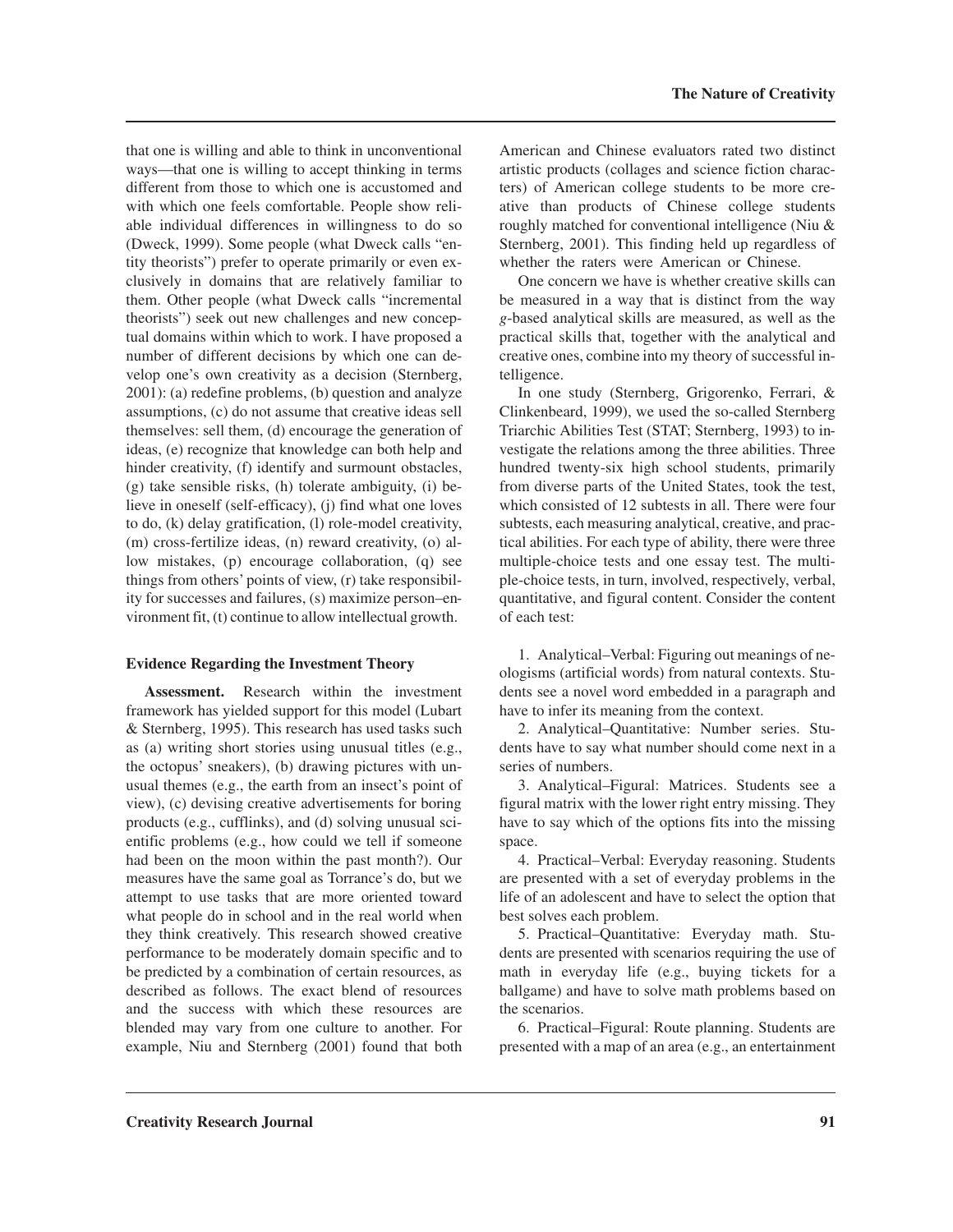park) and have to answer questions about navigating effectively through the area depicted by the map.

7. Creative–Verbal: Novel analogies. Students are presented with verbal analogies preceded by counterfactual premises (e.g., money falls off trees). They have to solve the analogies as though the counterfactual premises were true.

8. Creative–Quantitative: Novel number operations. Students are presented with rules for novel number operations, for example, "flix," which involves numerical manipulations that differ as a function of whether the first of two operands is greater than, equal to, or less than the second. Participants have to use the novel number operations to solve presented math problems.

9. Creative–Figural: In each item, participants are first presented with a figural series that involves one or more transformations; they then have to apply the rule of the series to a new figure with a different appearance, and complete the new series.

We found that a confirmatory factor analysis on the data was supportive of the triarchic theory of human intelligence, yielding separate and uncorrelated analytical, creative, and practical factors. The lack of correlation was caused by the inclusion of essay as well as multiple-choice subtests. Although multiple-choice tests tended to correlate substantially with multiple-choice tests, their correlations with essay tests were much weaker. We found the multiple-choice analytical subtest to load most highly on the analytical factor, but the essay creative and performance subtests loaded most highly on their respective factors. Thus, measurement of creative and practical abilities probably should be accomplished with other kinds of testing instruments that complement multiple-choice instruments. In sum, creative skills could be measured separately from analytical and practical ones.

In a second and separate study, conducted with 240 freshman-year high school students in the United States, Finland, and Spain, we used the multiple-choice section of that STAT to compare five alternative models of intelligence, again via confirmatory factor analysis. A model featuring a general factor of intelligence fit the data relatively poorly. The triarchic model, allowing for intercorrelation among the analytic, creative, and practical factors, provided the best fit to the data (Sternberg, Castejón, Prieto, Hautamäki, & Grigorenko, 2001).

In a third study, we tested 511 Russian schoolchildren (ranging in age from 8 to 17 years) as well as 490 mothers and 328 fathers of these children (Grigorenko & Sternberg, 2001). We used entirely distinct measures of analytical, creative, and practical intelligence. Consider, for example, the tests we used for adults. Similar tests were used for children.

We measured fluid intelligence using standard measures. The measure of creative intelligence also consisted of two parts. The first part asked the participants to describe the world through the eyes of insects. The second part asked participants to describe who might live and what might happen on a planet called "Priumliava." No additional information on the nature of the planet was specified. Each part of the test was scored in three different ways to yield three different scores. The first score was for originality (novelty), the second was for the amount of development in the plot (quality), and the third score was for creative use of prior knowledge in these relatively novel kinds of tasks (sophistication). The measure of practical intelligence was self-report and also comprised two parts. The first part was designed as a 20-item, self-report instrument, assessing practical skills in the social domain (e.g., effective and successful communication with other people), in the family domain (e.g., how to fix household items, how to run the family budget), and in the domain of effective resolution of sudden problems (e.g., organizing something that has become chaotic).

In this study, exploratory principal component analysis for both children and adults yielded very similar factor structures. Both varimax and oblimin rotations yielded clear-cut analytical, creative, and practical factors for the tests. Thus, a sample of a different nationality (Russian), a different set of tests, and a different method of analysis (exploratory rather than confirmatory analysis) again supported the theory of successful intelligence. Now consider in more detail each of three major aspects of successful intelligence: analytical, creative, and practical.

In a recent study, creativity was measured using open-ended, performance-based measures (Sternberg & the Rainbow Project Collaborators, in press) to assess creativity. These performance tasks were expected to tap an important part of creativity that might not be measured using multiple-choice items alone, because open-ended measures require more spontaneous and free-form responses.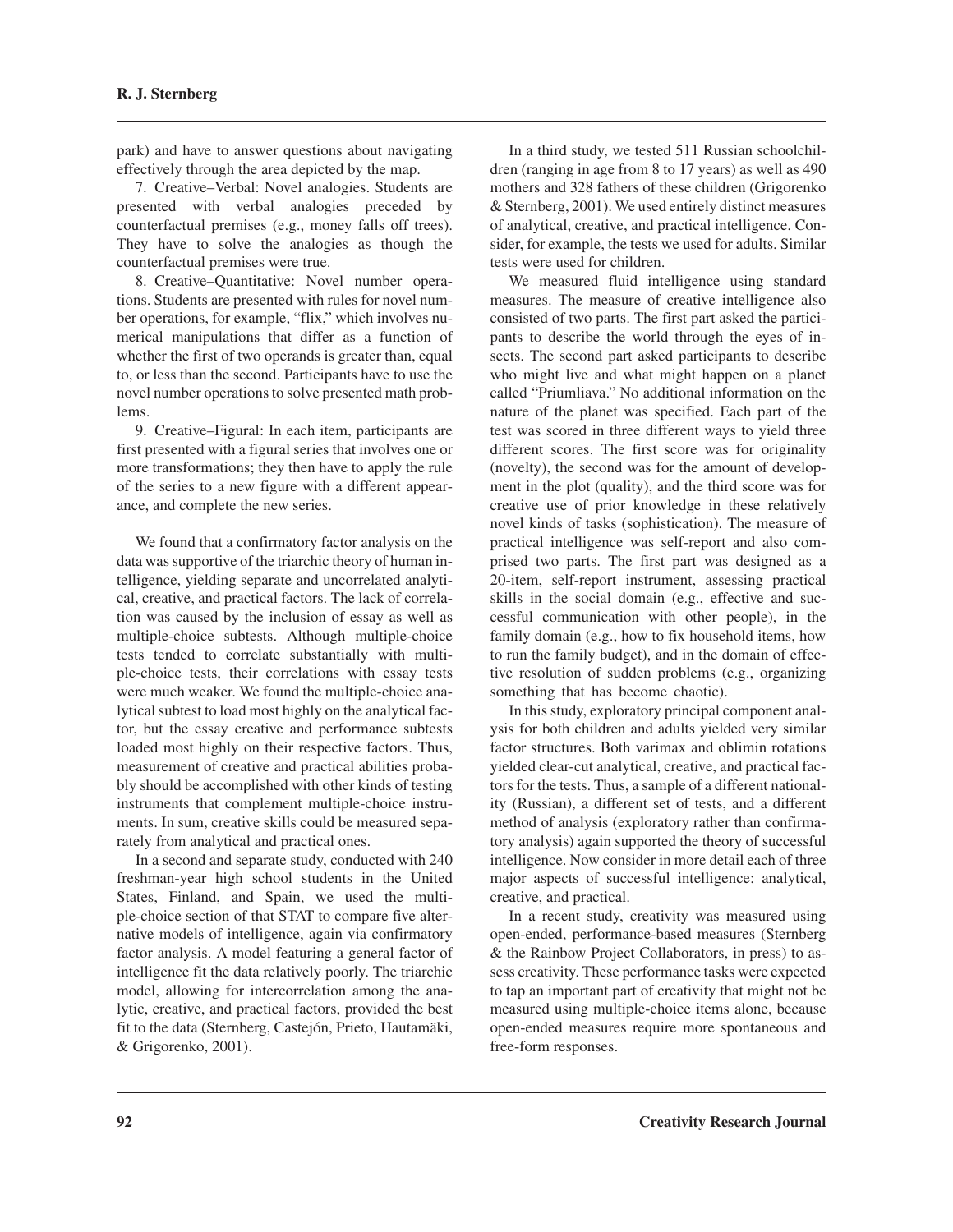For each of the tasks, participants were given a choice of topic or stimuli on which to base their creative stories or cartoon captions. Although these different topics or stimuli varied in terms of their difficulty for inventing creative stories and captions, these differences are accounted for in the derivation of item response theory ability estimates.

Each of the creativity performance tasks were rated on criteria that were determined *a priori* as indicators of creativity.

1. Cartoons. Participants were given five cartoons purchased from the archives of the *New Yorker*; however, the captions were removed. The participants' task was to choose three cartoons and to provide a caption for each cartoon. Two trained judges rated all the cartoons for cleverness, humor, originality, and task appropriateness on 5-point scales. A combined creativity score was formed by summing the individual ratings on each dimension except task appropriateness, which theoretically is not a measure of creativity *per se.*

2. Written stories. Participants were asked to write two stories, spending approximately 15 min on each, choosing from the following titles: "A Fifth Chance," "2983," "Beyond the Edge," "The Octopus's Sneakers," "It's Moving Backwards," and "Not Enough Time" (Lubart & Sternberg, 1995; Sternberg & Lubart, 1995). A team of six judges was trained to rate the stories. Each of six judges rated the stories for originality, complexity, emotional evocativeness, and descriptiveness on 5-point scales.

3. Oral stories. Participants were presented with five sheets of paper, each containing a set of 11 to 13 images linked by a common theme (keys, money, travel, animals playing music, and humans playing music). After choosing one of the pages, the participant was given 15 min to formulate a short story and dictate it into a cassette recorder, which was timed by the proctor for the paper assessments and by the internal computer clock for the computer assessments. There were no restrictions on the minimum or maximum number of images that needed to be incorporated into the stories. As with the written stories, each judge rated the stories for originality, complexity, emotional evocativeness, and descriptiveness on 5-point scales.

In a sample of 793 first-year college students from around the United States, in colleges ranging from not selective at all to very selective, we found that a separate creativity factor emerged that separated the creative performance tests from the other tests. We also found that adding our creative measures to analytical as well as practical measures roughly doubled the predictive value of the SAT for our sample in predicting grades for first-year college students (Sternberg & the Rainbow Collaborators, in press). The measures also served to *decrease* ethnic differences between groups.

Creativity is as much a decision about and an attitude toward life as it is a matter of ability. Creativity is often obvious in young children, but it may be harder to find in older children and adults because their creative potential has been suppressed by a society that encourages intellectual conformity.

**Instruction.** One can teach students to think more creatively (Sternberg & Williams, 1996; Williams, Markle, Brigockas, & Sternberg, 2001). However, the emphasis in our research has been on evaluating our ideas about creativity in the classroom for instruction of conventional subject matter.

In a first set of studies, we explored the question of whether conventional education in school systematically discriminates against children with creative and practical strengths (Sternberg & Clinkenbeard, 1995; Sternberg, Ferrari, Clinkenbeard, & Grigorenko, 1996; Sternberg et al., 1999). Motivating this work was the belief that the systems in most schools strongly tend to favor children with strengths in memory and analytical abilities.

To validate our ideas, we have carried out a number of instructional studies. In one study, we used the STAT (Sternberg, 1993). The test was administered to 326 children around the United States and in some other countries who were identified by their schools as gifted by any standard whatsoever. Children were selected for a Yale summer program in (college-level) psychology if they fell into one of five ability groupings: high analytical, high creative, high practical, high balanced (high in all three abilities), or low balanced (low in all three abilities). Students who came to Yale were then divided into four instructional groups. Students in all four instructional groups used the same introductory psychology textbook (a preliminary version of Sternberg, 1995) and listened to the same psychology lectures. What differed among them was the type of afternoon discussion section to which they were assigned. They were assigned to an instructional condition that emphasized either memory, analytical, creative, or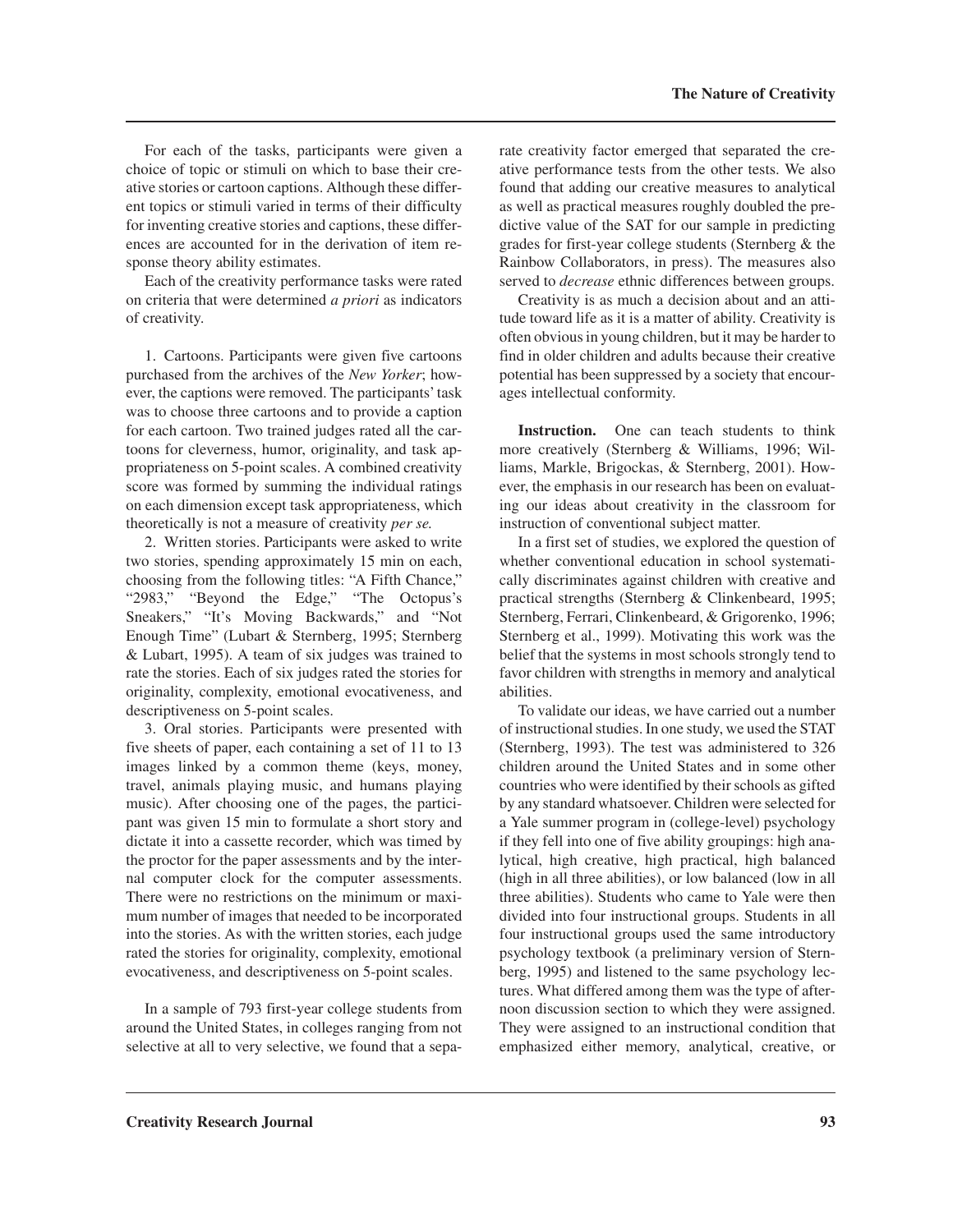practical instruction. For example, in the memory condition, they might be asked to describe the main tenets of a major theory of depression. In the analytical condition, they might be asked to compare and contrast two theories of depression. In the creative condition, they might be asked to formulate their own theory of depression. In the practical condition, they might be asked how they could use what they had learned about depression to help a friend who was depressed.

Students in all four instructional conditions were evaluated in terms of their performance on homework, a midterm exam, a final exam, and an independent project. Each type of work was evaluated for memory, analytical, creative, and practical quality. Thus, all students were evaluated in exactly the same way.

First, we observed when the students arrived at Yale, that the students in the high creative and high practical groups were much more diverse in terms of racial, ethnic, socioeconomic, and educational backgrounds than were the students in the high analytical group, suggesting that correlations of measured intelligence with status variables such as these may be reduced by using a broader conception of intelligence. Thus, the kinds of students identified as strong differed in terms of populations from which they were drawn in comparison with students identified as strong solely by analytical measures. More importantly, just by expanding the range of abilities measured, we discovered intellectual strengths that might not have been apparent through a conventional test.

Second, we found that all three ability tests—analytical, creative, and practical—significantly predicted course performance. When multiple regression analysis was used, at least two of these ability measures contributed significantly to the prediction of each of the measures of achievement. Perhaps as a reflection of the difficulty of deemphasizing the analytical way of teaching, one of the significant predictors was always the analytical score.

Third and most importantly, there was an aptitude treatment interaction whereby students who were placed in instructional conditions that better matched their pattern of abilities outperformed students who were mismatched. In other words, when students are taught in a way that fits how they think, they do better in school. Children with creative or practical abilities, who are almost never taught or assessed in a way that matches their pattern of abilities, may be at a disadvantage in course after course, year after year.

A follow-up study (Sternberg, Torff, & Grigorenko, 1998a, 1998b) examined learning of social studies and science by third graders and eighth graders. The 225 third graders were students in a very low-income neighborhood in Raleigh, North Carolina. The 142 eighth graders were students who were largely middle to upper-middle class studying in Baltimore, Maryland, and Fresno, California. In this study, students were assigned to one of three instructional conditions. In the first condition, they were taught the course that basically they would have learned had there been no intervention. The emphasis in the course was on memory. In a second condition, students were taught in a way that emphasized critical (analytical) thinking. In the third condition, they were taught in a way that emphasized analytical, creative, and practical thinking. All students' performance was assessed for memory learning (through multiple-choice assessments) as well as for analytical, creative, and practical learning (through performance assessments).

As expected, students in the analytical, creative, practical combined condition outperformed the other students in terms of the performance assessments. One could argue that this result merely reflected the way they were taught. Nevertheless, the result suggested that teaching for these kinds of thinking succeeded. More important, however, was the result that children in the successful-intelligence condition outperformed the other children, even on the multiple-choice memory tests. In other words, to the extent that one's goal is just to maximize children's memory for information, teaching for creative as well as analytical and practical thinking is still superior. It enables children to capitalize on their strengths and to correct or to compensate for their weaknesses, and it allows children to encode material in a variety of interesting ways.

We have extended these results to reading curricula at the middle and the high school levels. In a study of 871 middle school students and 432 high school students, we taught reading either creatively, analytically, and practically or through the regular curriculum. At the middle school level, reading was taught explicitly. At the high school level, reading was infused into instruction in mathematics, physical sciences, social sciences, English, history, foreign languages, and the arts. In all settings, students who were taught using our expanded model substantially outperformed students who were taught in standard ways (Grigorenko, Jarvin, & Sternberg, 2002).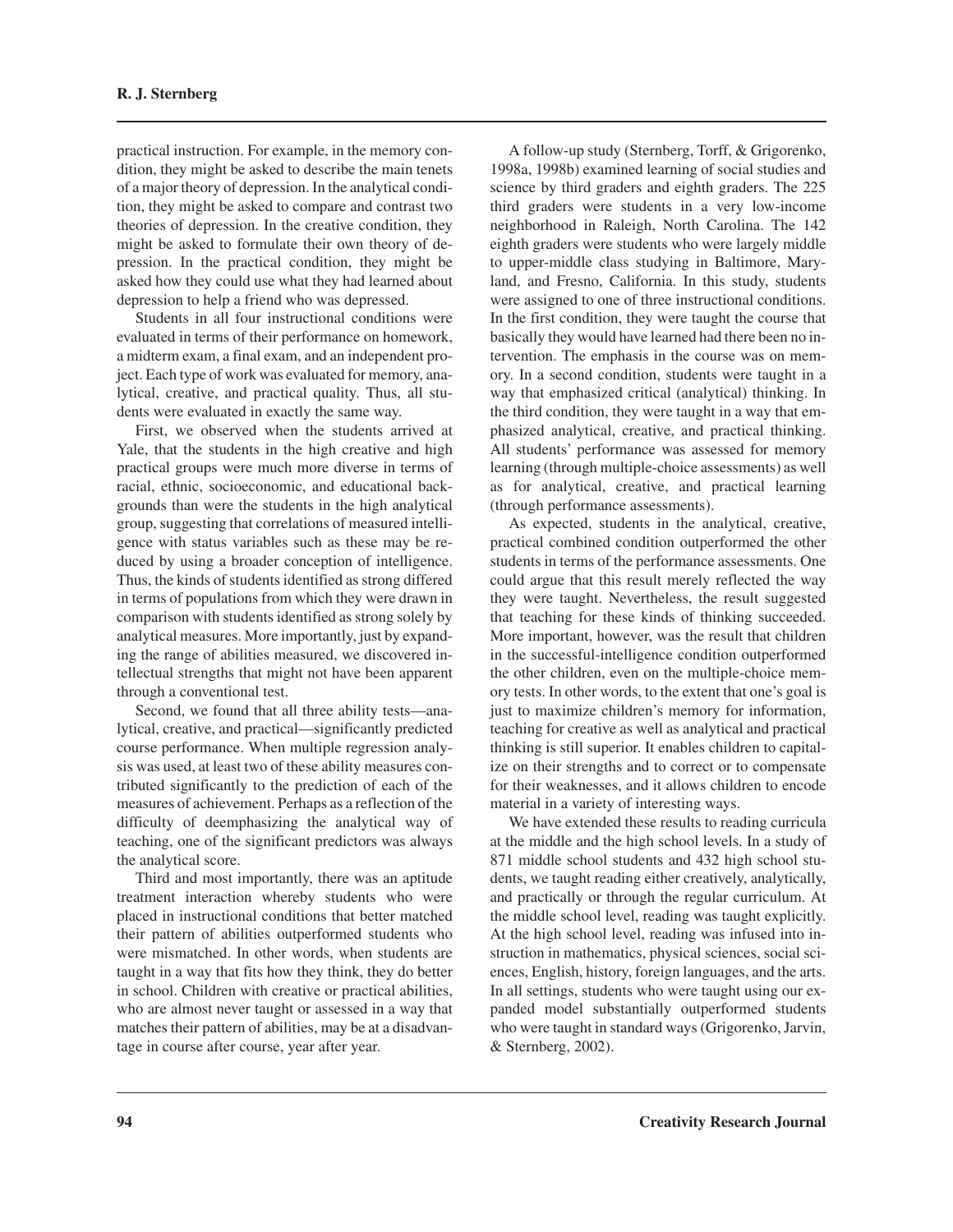Thus, the results of three sets of studies suggest that teaching for creative thinking, as well as for analytical and practical thinking, is worthwhile. Some kinds of students do not maximally profit from conventional instruction, but they may profit from the kinds of expanded instruction we can offer. For example, when I took introductory psychology as a freshman, I was a creative learner in a memory course. My grade showed it: Despite my efforts, I got a C in the course.

#### **Kinds of Creative Contributions**

Creative contributors make different *decisions* regarding *how* to express their creativity. We proposed a propulsion theory of creative contributions (Sternberg, 1999b; Sternberg, Kaufman, & Pretz, 2001, 2002) that addresses this issue of how people decide to invest their creative resources. The basic idea is that creativity can be of different kinds, depending on how it propels existing ideas forward. When developing creativity, we can develop different kinds of creativity, ranging from minor replications to major redirections in thinking.

Creative contributions differ not only in their amounts but also in the kinds of creativity they represent. For example, both Sigmund Freud and Anna Freud were highly creative psychologists, but the nature of their contributions appears in some way or ways to have been different. Sigmund Freud proposed a radically new theory of human thought and motivation and Anna Freud largely elaborated on and modified Sigmund Freud's theory. How do creative contributions differ in quality and not just in quantity of creativity?

The type of creativity exhibited in a creator's works can have at least as much of an effect on judgments about that person and his or her work as does the amount of creativity exhibited. In many instances, it may have more of an effect on these judgments. For example, a contemporary artist might have thought processes, personality, motivation, and even background variables similar to those of Monet, but that artist, painting today in the style of Monet, probably would not be judged to be creative in the way Monet was judged. He or she was born too late. Artists, including Monet, have experimented with impressionism, and unless the contemporary artist introduced some new twist, he or she might be viewed as imitative rather than creative.

The importance of context is illustrated by the difference, in general, between creative discovery and rediscovery. For example, BACON and related programs of Langley, Simon, Bradshaw, and Zytgow (1987) rediscover important scientific theorems that were judged to be creative discoveries in their time. The processes by which these discoveries are made via computer simulation are presumably not identical to those by which the original discoverers made their discoveries. One difference derives from the fact that contemporary programmers can provide, in their programming of information into computer simulations, representations and particular organizations of data that may not have been available to the original creators. Moreover, the programs solve problems but do not define them. However, putting aside the question of whether the processes are the same, a rediscovery might be judged to be creative with respect to the rediscoverer, but it would not be judged to be creative with respect to the field at the time the rediscovery is made.

Given the importance of purpose, creative contributions must always be defined in some context. If the creativity of an individual is always judged in a context, then it will help to understand how the context interacts with how people are judged. In particular, what are the types of creative contributions a person can make within a given context? Most theories of creativity concentrate on the attributes of the individual (see Sternberg, 1999a; Ward, Smith, & Vaid, 1997). However, to the extent that creativity is in the interaction of person with context, we need to concentrate as well on the attributes of the individual and the individual's work relative to the environmental context.

A taxonomy of creative contributions needs to deal with the question not only of in what domain a contribution is creative but also of what the type of creative contribution is (Gardner, 1993). What makes one work in biology more creative or creative in a different way from another work in biology, or what makes its creative contribution different from that of a work in art? Thus, a taxonomy of domains of work is insufficient to elucidate the nature of creative contributions. A field needs a basis for scaling how creative contributions differ quantitatively and, possibly, qualitatively.

A creative contribution represents an attempt to propel a field from wherever it is to wherever the creator believes the field should go. Thus, creativity is, by its nature, *propulsion*. It moves a field from some point to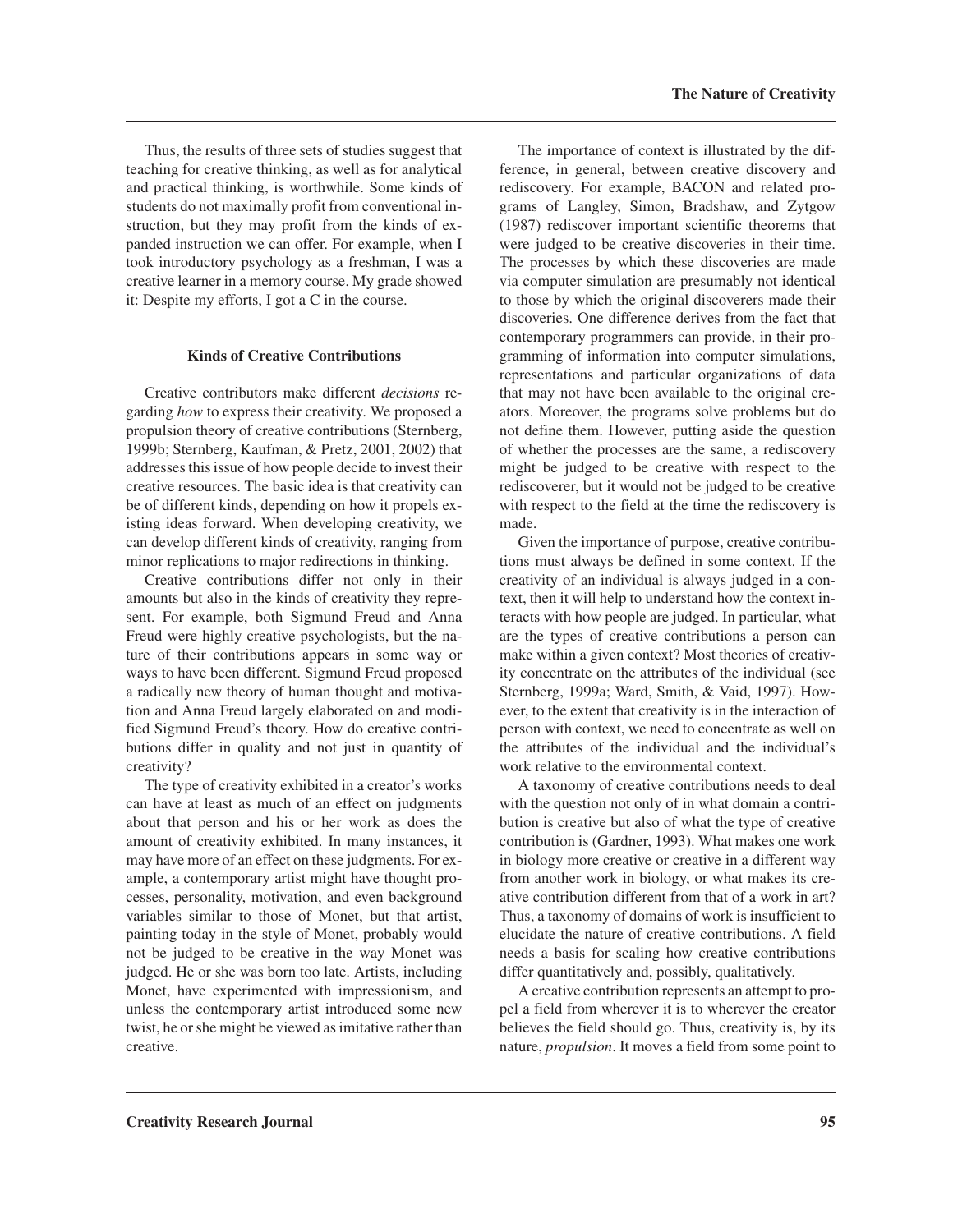another. It also always represents a decision to exercise leadership. The creator tries to bring others to a particular point in the multidimensional creative space. The attempt may or may not succeed. There are different kinds of creative leadership that the creator may attempt to exercise, depending on how he or she decides to be creative.

The propulsion model suggests eight types of contributions that can be made to a field of endeavor at a given time. Although the eight types of contributions may differ in the extent of creative contribution they make, the scale of eight types presented here is intended as closer to a nominal one than to an ordinal one. There is no fixed a priori way of evaluating *amoun*t of creativity on the basis of the *type* of creativity. Certain types of creative contributions probably tend, on average, to be greater in amounts of novelty than are others. However, creativity also involves quality of work, and the type of creativity does not make any predictions regarding quality of work.

The eight types of creative contributions are divided into three major categories, contributions that accept current paradigms, contributions that reject current paradigms, and paradigms that attempt to integrate multiple current paradigms. There are also subcategories within each of these categories: paradigm-preserving contributions that leave the field where it is (Types 1 and 2), paradigm-preserving contributions that move the field forward in the direction it already is going (Types 3 and 4), paradigm-rejecting contributions that move the field in a new direction from an existing or preexisting starting point (Types 5 and 6), paradigm-rejecting contributions that move the field in a new direction from a new starting point (Type 7), and paradigm-integrating contributions that combine approaches (Type 8).

Thus, Type 1, the limiting case, is not crowd defying at all (unless the results come out the wrong way!). Type 2 may or may not be crowd defying, if the redefinition goes against the field. Type 3 typically leads the crowd. Type 4 goes beyond where the crowd is ready to go and so may well be crowd defying. Types 5 through 8 typically are crowd defying to at least some degree. Obviously, there often is no "crowd" out there just waiting to attack. Rather, there is a field representing people with shared views regarding what is and is not acceptable, and if those views are shaken, the people may not react well.

#### **Types of Creativity That Accept Current Paradigms and Attempt to Extend Them**

1. Replication. The contribution is an attempt to show that the field is in the right place. The propulsion keeps the field where it is rather than moving it forward. This type of creativity is represented by stationary motion, as of a wheel that is moving but staying in place.

2. Redefinition. The contribution is an attempt to redefine where the field is. The current status of the field thus is seen from different points of view. The propulsion leads to circular motion, such that the creative work leads back to where the field is but as viewed in a different way.

3. Forward incrementation. The contribution is an attempt to move the field forward in the direction it alreadyisgoing.Thepropulsionleadstoforwardmotion.

4. Advance forward incrementation. The contribution is an attempt to move the field forward in the direction it is already going but by moving beyond where others are ready for it to go. The propulsion leads to forward motion that is accelerated beyond the expected rate of forward progression.

## **Types of Creativity That Reject Current Paradigms and Attempt to Replace Them**

5. Redirection. The contribution is an attempt to redirect the field from where it is toward a different direction. The propulsion thus leads to motion in a direction thatdivergesfromthewaythefieldiscurrentlymoving.

6. Reconstruction/Redirection. The contribution is an attempt to move the field back to where it once was (a reconstruction of the past) so that it may move onward from that point, but in a direction different from the one it took from that point onward. The propulsion thus leads to motion that is backward and then redirective.

7. Reinitiation. The contribution is an attempt to move the field to a different, as-yet-unreached, starting point and then to move from that point. The propulsion is thus from a new starting point in a direction that is different from that the field previously has pursued.

## **A Type of Creativity That Synthesizes Current Paradigms**

8. Integration. The contribution is an attempt to integrate two formerly diverse ways of thinking about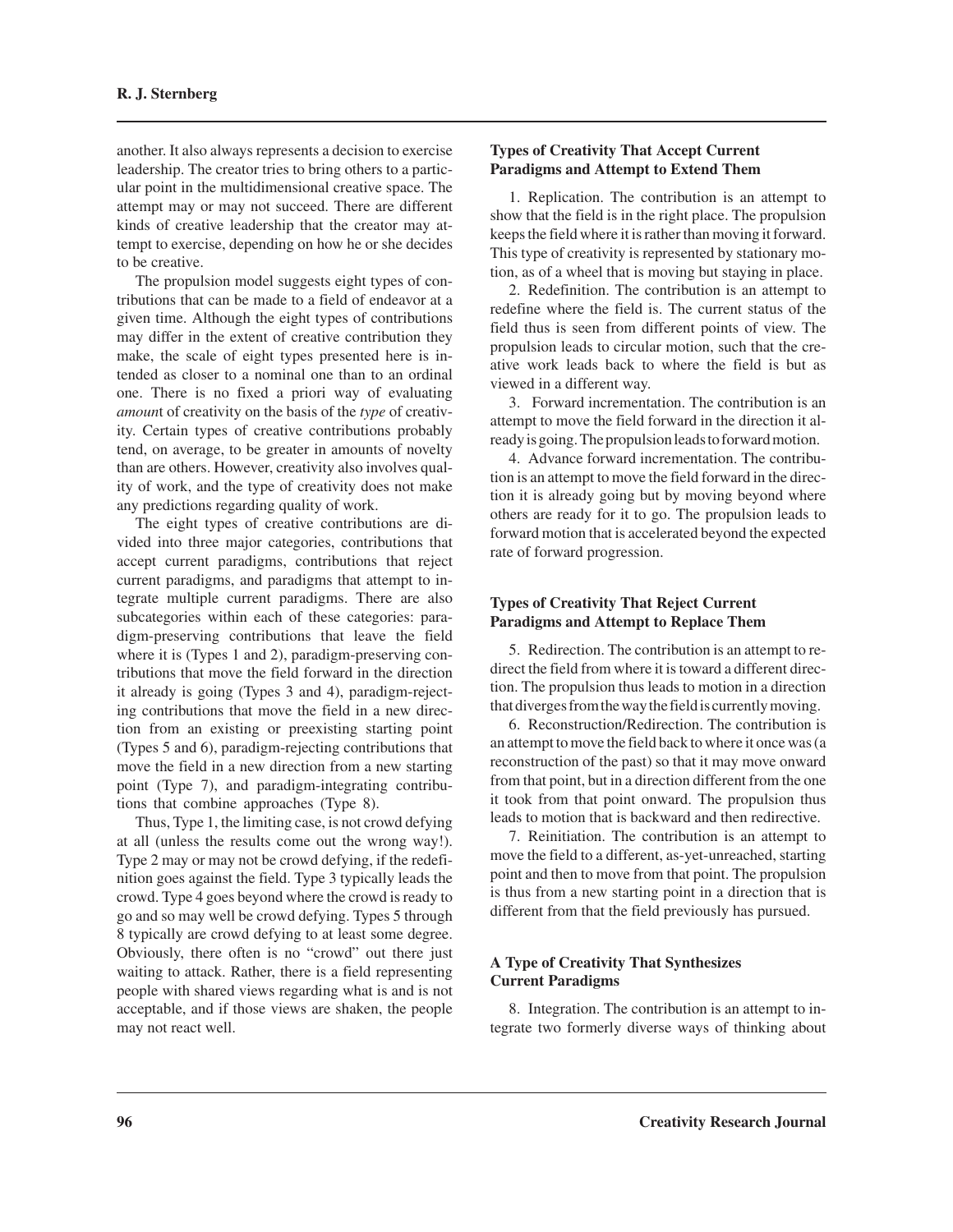phenomena into a single way of thinking about a phenomenon. The propulsion thus is a combination of two different approaches that are linked together.

The eight types of creative contributions described above are largely qualitatively distinct. Within each type, however, there can be quantitative differences. For example, a forward incrementation can represent a fairly small step forward or a substantial leap. A reinitiation can restart a subfield (e.g., the work of Leon Festinger on cognitive dissonance) or an entire field (e.g., the work of Einstein on relativity theory). Thus, the theory distinguishes contributions both qualitatively and quantitatively.

#### **Conclusion**

In this article, I have reviewed some of the theory and research my collaborators and I have developed in our efforts to understand the nature of creativity. We have not dealt with every question that a complete theory of creativity must answer—far from it. However, we have tried to consider at least a sampling of its aspects. Our fundamental premise is that creativity is in large part a decision that anyone can make but that few people actually do make because they find the costs to be too high. Society can play a role in the development of creativity by increasing the rewards and decreasing the costs. E. Paul Torrance was one of the pioneers in recognizing that creativity can be understood by scientific means. We are proud to follow in his footsteps.

#### **References**

- Amabile, T. M. (1983). *The social psychology of creativity*. New York: Springer.
- Cattell, R. B., & Cattell, A. K. (1973). *Measuring intelligence with the Culture Fair Tests*. Champaign, IL: Institute for Personality and Ability Testing.
- Csikszentmihalyi, M. (1988). Society, culture, and person: A systems view of creativity. In R. J. Sternberg (Ed.), *The nature of creativity* (pp. 325–339). New York: Cambridge University Press.
- Dweck, C. S. (1999). *Self-theories: Their role in motivation, personality, and development*. Philadelphia: Psychology Press/Taylor & Francis.
- Frensch, P. A., & Sternberg, R. J. (1989). Expertise and intelligent thinking: When is it worse to know better? In R. J. Sternberg

(Ed.), *Advances in the psychology of human intelligence*: Vol. 5 (pp. 157–188). Hillsdale, NJ: Lawrence Erlbaum Associates, Inc.

- Garcia, J., & Koelling, R. A. (1966). The relation of cue to consequence in avoidance learning. *Psychonomic Science, 4*, 123–124.
- Gardner, H. (1993). *Creating minds*. New York: Basic Books.
- Grigorenko, E. L., Jarvin, L., & Sternberg, R. J. (2002). School-based tests of the triarchic theory of intelligence: Three settings, three samples, three syllabi. *Contemporary Educational Psychology, 27*, 167–208.
- Guilford, J. P. (1950). Creativity. *American Psychologist, 5*, 444–454.
- Grigorenko, E. L., & Sternberg, R. J. (2001). Analytical, creative, and practical intelligence as predictors of self-reported adaptive functioning: A case study in Russia. *Intelligence, 29*, 57–73.
- Langley, P., Simon, H. A., Bradshaw, G. L., & Zytkow, J. M. (1987). *Scientific discovery: Computational explorations of the creative processes*. Cambridge, MA: MIT Press.
- Lubart, T. I. (1994). Creativity. In R. J. Sternberg (Ed.), *Thinking and problem solving* (pp. 290–332). San Diego, CA: Academic.
- Lubart, T. I., & Sternberg, R. J. (1995). An investment approach to creativity: Theory and data. In S. M. Smith, T. B. Ward, & R. A. Finke (Eds.), *The creative cognition approach* (pp. 269–302). Cambridge, MA: MIT Press.
- Niu, W., & Sternberg, R. J. (2001). Cultural influences on artistic creativity and its evaluation. *International Journal of Psychology, 36(4*), 225–241.
- O'Hara, L. A., & Sternberg, R. J. (2000–2001). It doesn't hurt to ask: Effects of instructions to be creative, practical, or analytical on essay—writing performance and their interaction with students' thinking styles. *Creativity Research Journal, 13,* 197–210.
- Rubenson, D. L., & Runco, M. A. (1992). The psychoeconomic approach to creativity. *New Ideas in Psychology, 10*, 131–147.
- Simonton, D. K. (1994). *Greatness*. New York: Guilford.
- Sternberg, R. J. (1981). Intelligence and nonentrenchment. *Journal of Educational Psychology, 73*, 1–16.
- Sternberg, R. J. (1982). Natural, unnatural, and supernatural concepts. *Cognitive Psychology, 14*, 451–488.
- Sternberg, R. J. (1985). *Beyond IQ: A triarchic theory of human intelligence*. New York: Cambridge University Press.
- Sternberg, R. J. (1988). Mental self-government: A theory of intellectual styles and their development. *Human Development, 31*, 197–224.
- Sternberg, R. J. (1993). *Sternberg Triarchic Abilities Test*. Unpublished test.
- Sternberg, R. J. (1995). *In search of the human mind*. Orlando, FL: Harcourt Brace.
- Sternberg, R. J. (1997a). *Successful intelligence*. New York: Plume.
- Sternberg, R. J. (1997b). *Thinking styles*. New York: Cambridge University Press.
- Sternberg, R. J. (Ed.) (1999a). *Handbook of creativity*. New York: Cambridge University Press.
- Sternberg, R. J. (1999b). A propulsion model of creative contributions. *Review of General Psychology, 3*, 83–100.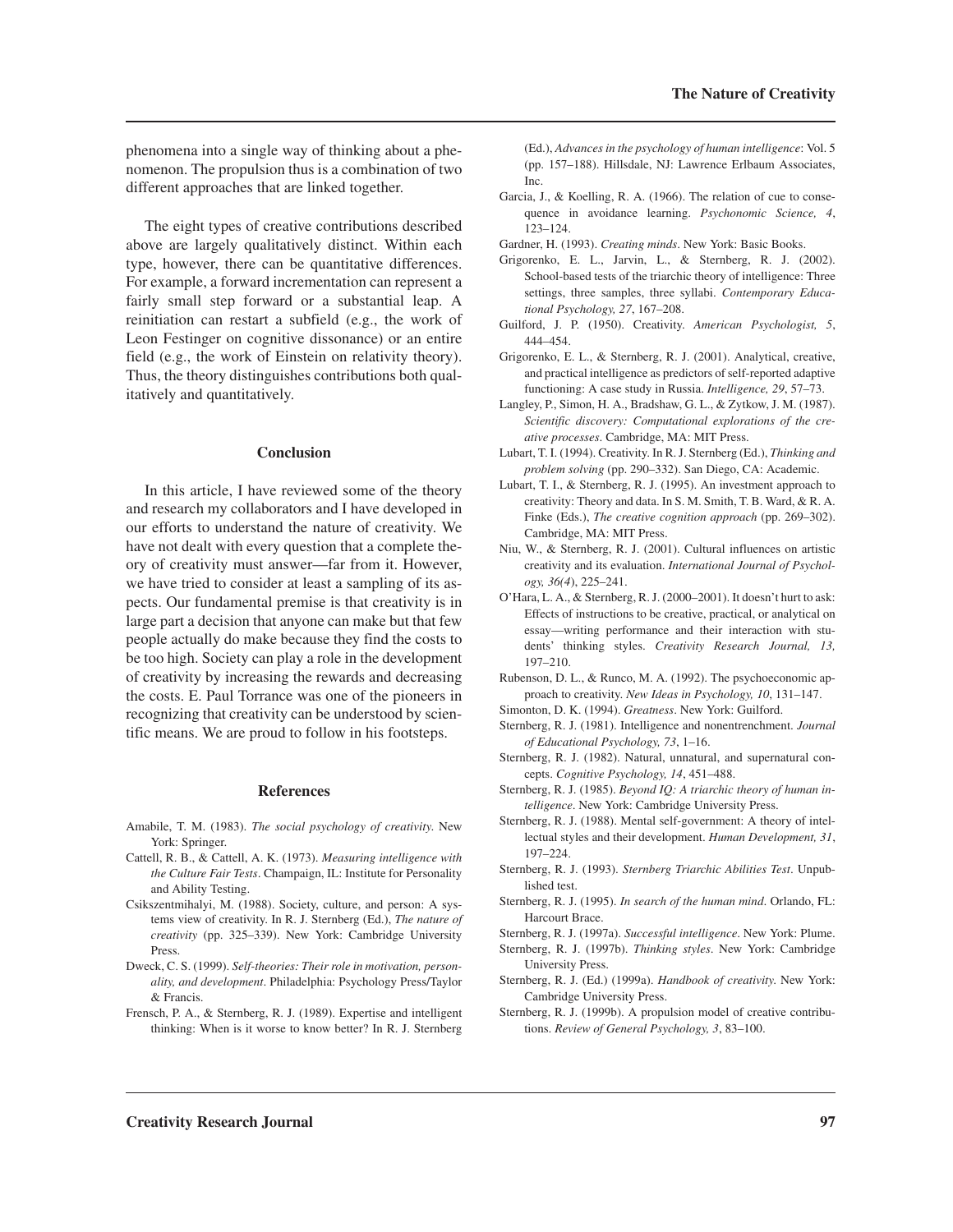- Sternberg, R. J. (2001). Teaching psychology students that creativity is a decision. *The General Psychologist, 36*(1), 8–11.
- Sternberg, R. J. (Ed.). (2003a). *Psychologists defying the crowd: Stories of those who battled the establishment and won*. Washington, DC: American Psychological Association.
- Sternberg, R. J. (2003b). *Wisdom, intelligence, and creativity synthesized*. New York: Cambridge University Press.
- Sternberg, R. J., Castejón, J. L., Prieto, M. D., Hautamäki, J., & Grigorenko, E. L. (2001). Confirmatory factor analysis of the Sternberg triarchic abilities test in three international samples: An empirical test of the triarchic theory of intelligence. *European Journal of Psychological Assessment, 17*(1) 1–16.
- Sternberg, R. J., & Clinkenbeard, P. R. (1995). The triarchic model applied to identifying, teaching, and assessing gifted children. *Roeper Review, 17*(4), 255–260.
- Sternberg, R. J., Ferrari, M., Clinkenbeard, P. R., & Grigorenko, E. L. (1996). Identification, instruction, and assessment of gifted children: A construct validation of a triarchic model. *Gifted Child Quarterly, 40*, 129–137.
- Sternberg, R. J., & Gastel, J. (1989a). Coping with novelty in human intelligence: An empirical investigation. *Intelligence, 13*, 187–197.
- Sternberg, R. J., & Gastel, J. (1989b). If dancers ate their shoes: Inductive reasoning with factual and counterfactual premises. *Memory and Cognition, 17*, 1–10.
- Sternberg, R. J., & Grigorenko, E. L. (1995). Styles of thinking in school. *European Journal for High Ability, 6*(2), 201–219.
- Sternberg, R. J., Grigorenko, E. L., Ferrari, M., & Clinkenbeard, P. (1999). A triarchic analysis of an aptitude—treatment interaction. *European Journal of Psychological Assessment, 15*(1), 1–11.
- Sternberg, R. J., & Kalmar D. A. (1997). When will the milk spoil? Everyday induction in human intelligence. *Intelligence, 25*, 185–203.
- Sternberg, R. J., Kaufman, J. C., & Pretz, J. E. (2001). The propulsion model of creative contributions applied to the arts and letters. *Journal of Creative Behavior, 35*(2), 75–101.
- Sternberg, R. J., Kaufman, J. C., & Pretz, J. E. (2002). *The creativity conundrum*. New York: Psychology Press.
- Sternberg, R. J., & Lubart, T. I. (1991). An investment theory of creativity and its development. *Human Development, 34*(1), 1–31.
- Sternberg, R. J., & Lubart, T. I. (1995). *Defying the crowd*. New York: Free Press.
- Sternberg, R. J., & Lubart, T. I. (1996). Investing in creativity. *American Psychologist, 51*(7), 677–688.
- Sternberg, R. J., & The Rainbow Collaborators. (in press). *The Rainbow Project: Enhancing the SAT through assessments of analytical, practical and creative skills*. Technical report submitted for publication.
- Sternberg, R. J., Torff, B., & Grigorenko, E. L. (1998a). Teaching for successful intelligence raises school achievement. *Phi Delta Kappan*, 79, 667–669.
- Sternberg, R. J., Torff, B., & Grigorenko, E. L. (1998b). Teaching triarchically improves school achievement. *Journal of Educational Psychology, 90*, 374–384.
- Sternberg, R. J., & Williams, W. M. (1996). *How to develop student creativity*. Alexandria, VA: Association for Supervision and Curriculum Development.
- Tetewsky, S. J., & Sternberg, R. J. (1986). Conceptual and lexical determinants of nonentrenched thinking. *Journal of Memory and Language, 25*, 202–225.
- Torrance, E. P. (1962). *Guiding creative talent*. Englewood Cliffs, NJ: Prentice Hall.
- Torrance, E. P. (1974). *Torrance tests of creative thinking*. Lexington, MA: Personnel Press.
- Ward, T. B., Smith, S. M, & Vaid, J. (Eds.). (1997). *Creative thought: An investigation of conceptual structures and processes*. Washington, DC: America Psychological Association.
- Williams, W. M., Markle, F., Brigockas, M., & Sternberg, R. J. (2001). *Creative intelligence for school (CIFS): 21 lessons to enhance creativity in middle and high school students*. Needham Heights, MA: Allyn & Bacon.